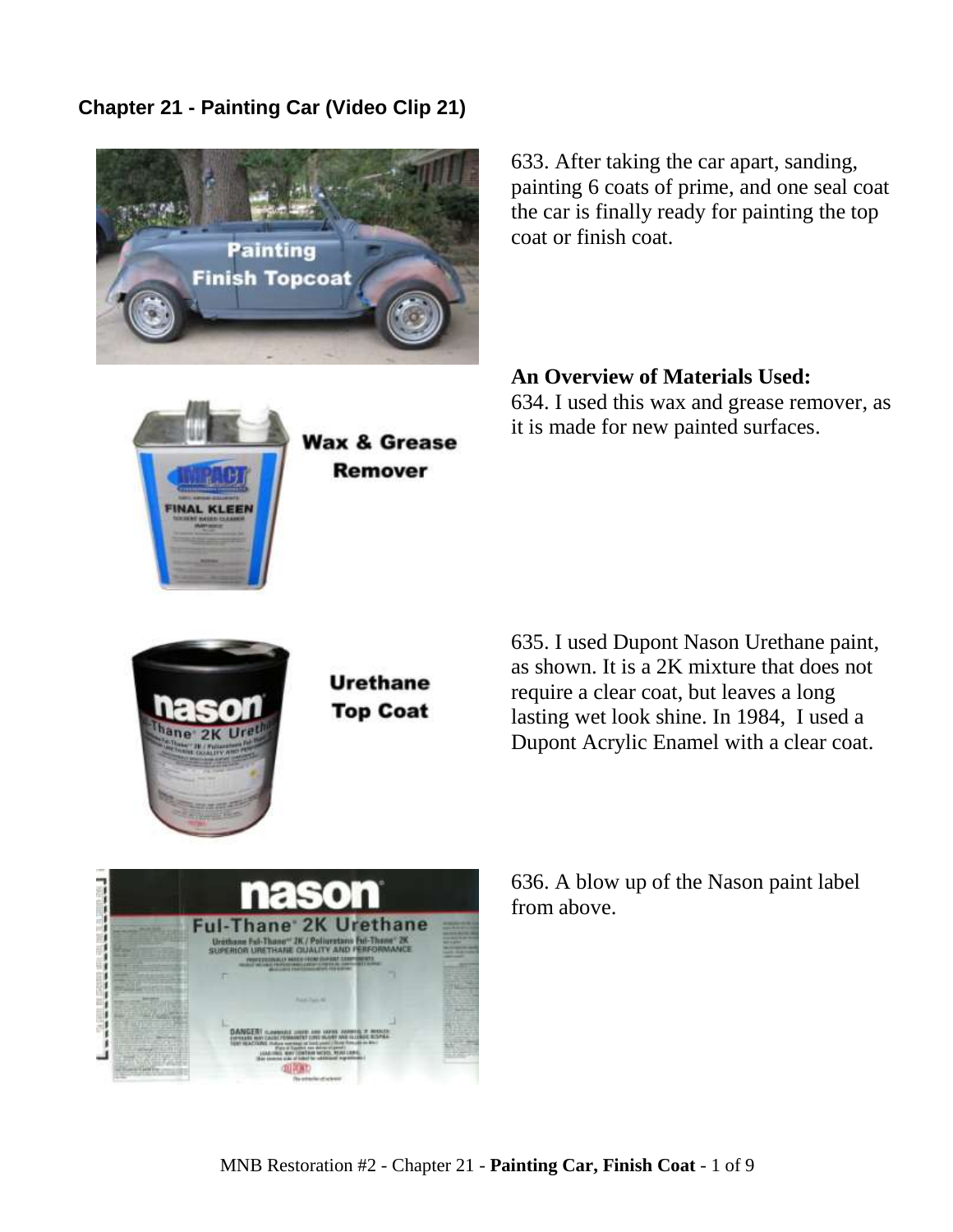

637. This urethane paint requires a Catalyst or (activator or hardener) mixed in just prior to painting. The one I used is shown.

638. This paint also requires a reducer (thinner) mixed in just prior to painting. The one I used is shown.

639. The mix ratio used is as shown, ( 8 part paint, 1 part catalyst and 2 part reducer).

640. The spec. sheet depicts the mixing ratio as stated above, a pot life of 4 hours at 70 degrees, an application procedure of a tack coat and then a full wet coat. Dry time is 30 minutes for out of dust and overnight for a hard dry.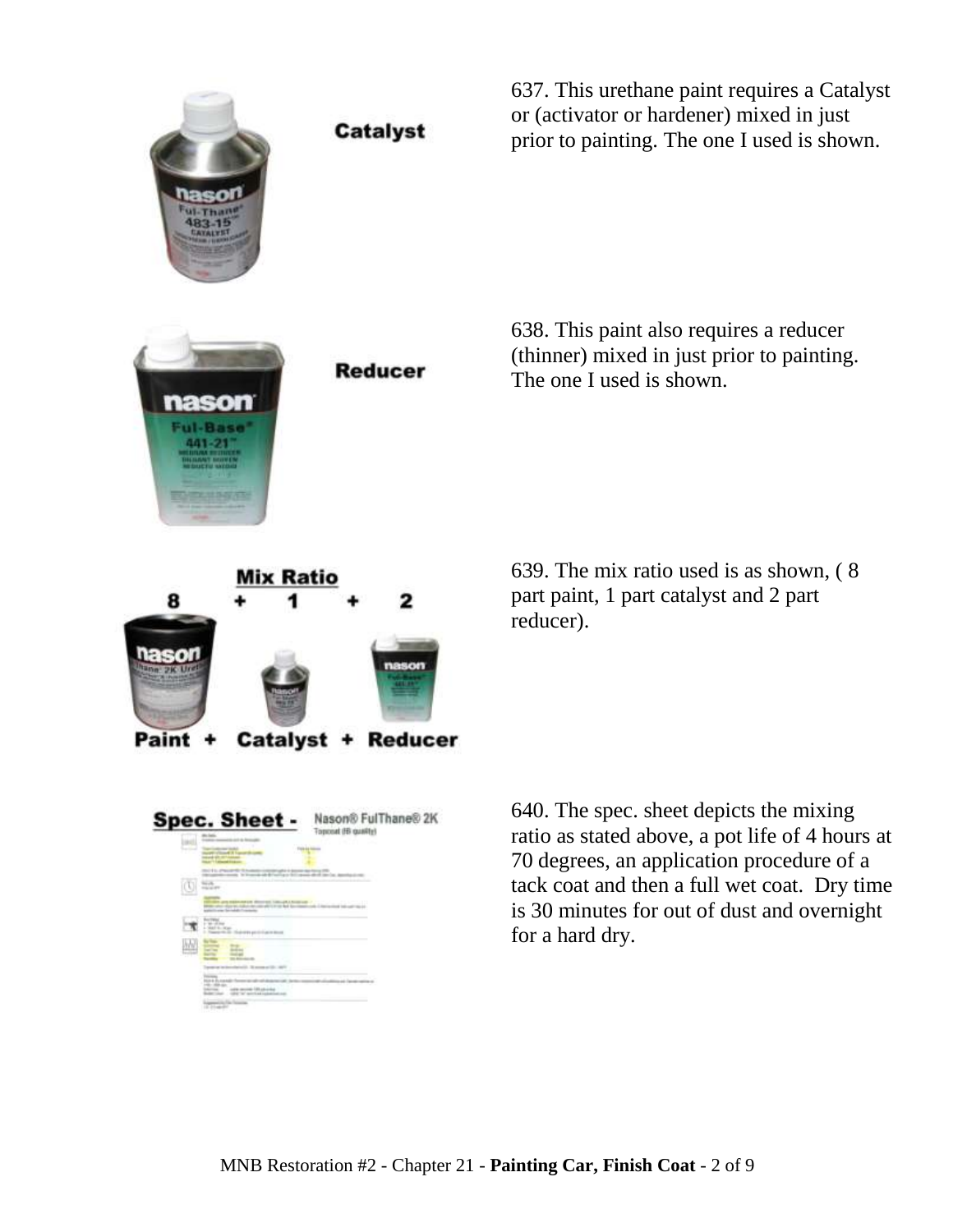

641. The last step or top layer in my painting process, as shown in the orange layer paint on my paint and patch detail as shown to the left.







642. My close line paint process as shown.

*The stocking are all hung with care under my tent.*

## *(Approx. Prep time - 8 Hours)*

643. After etching the seal coat with scotchbrite, Neil blows off the dust.

*Similar view in 1984.*



644. Vic wiping off the remaining dust with a tack rag as he did in 1984.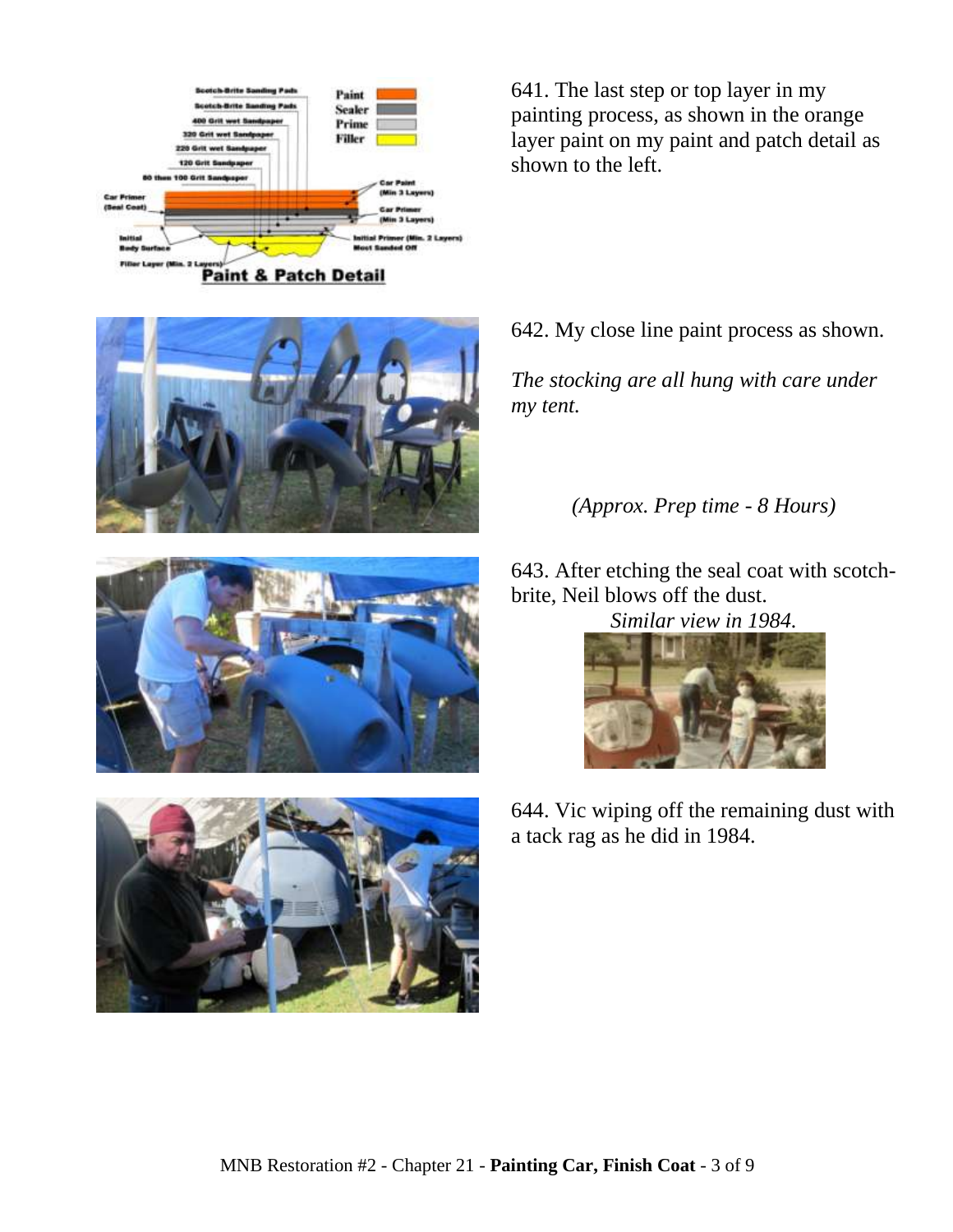



645. Finally time for the top coat. I purchased the paint from Colormatch Paint (old Car Paint) a Dupont supplier which happened to be where I purchased my paint in 1984.

The original factory color was used - Clementine

646. Carefully mix the paint according to manufacture recommendation as stated before.

647. VW prior to painting the seal coat.





648. Vic Diabin, the real painter, starts painting on a thin tack coat.

*Vic painting VW in 1984*

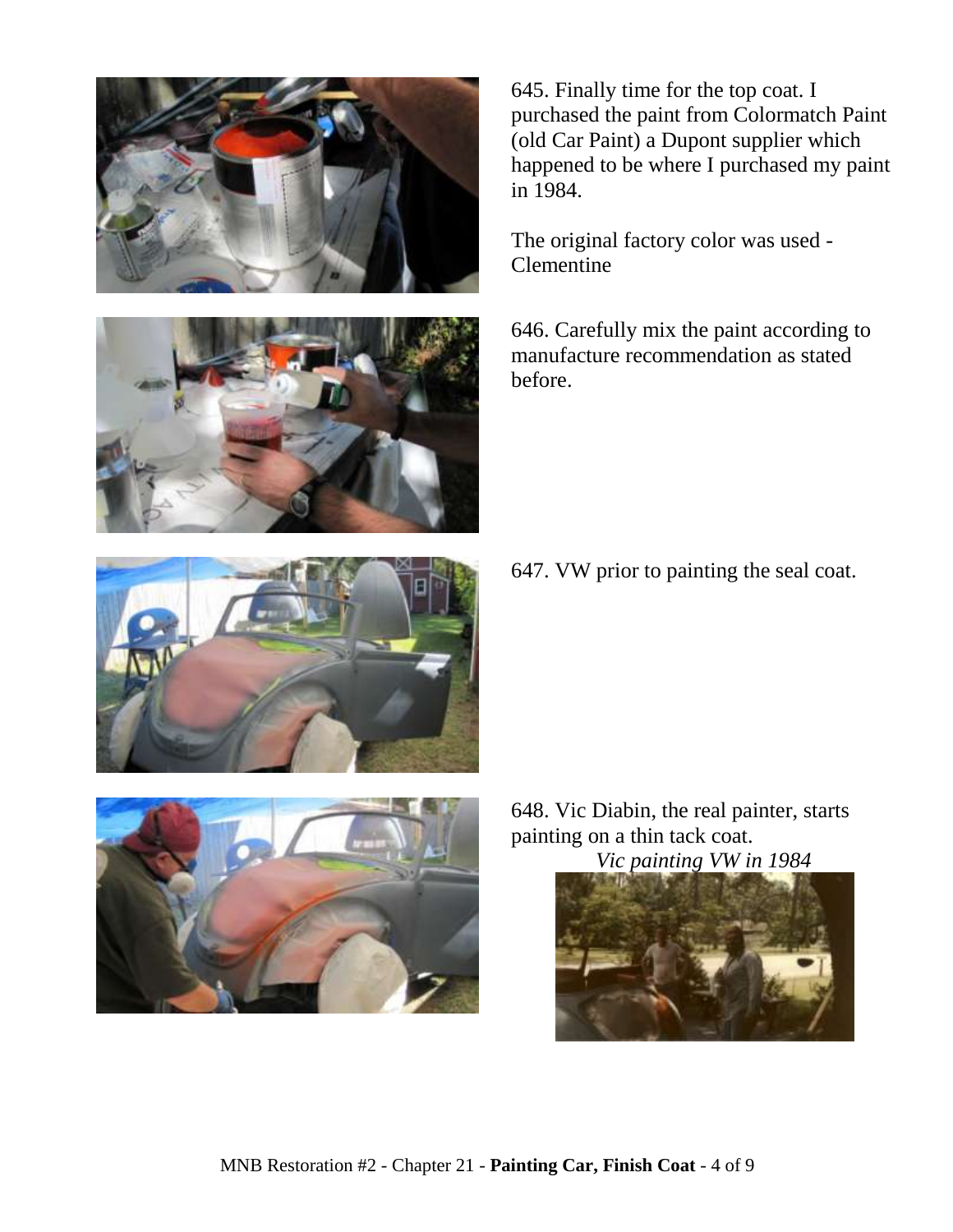

649. Malcolm close at hand documenting the steps with the video camera and Neil, (not shown) nearby with a still camera.

650. Vic painting a tack coat on the interior.

- 
- 651. Malcolm holding the door open with a coat hanger while Vic paints the door jams.

752. Malcolm takes his turn painting the fenders.

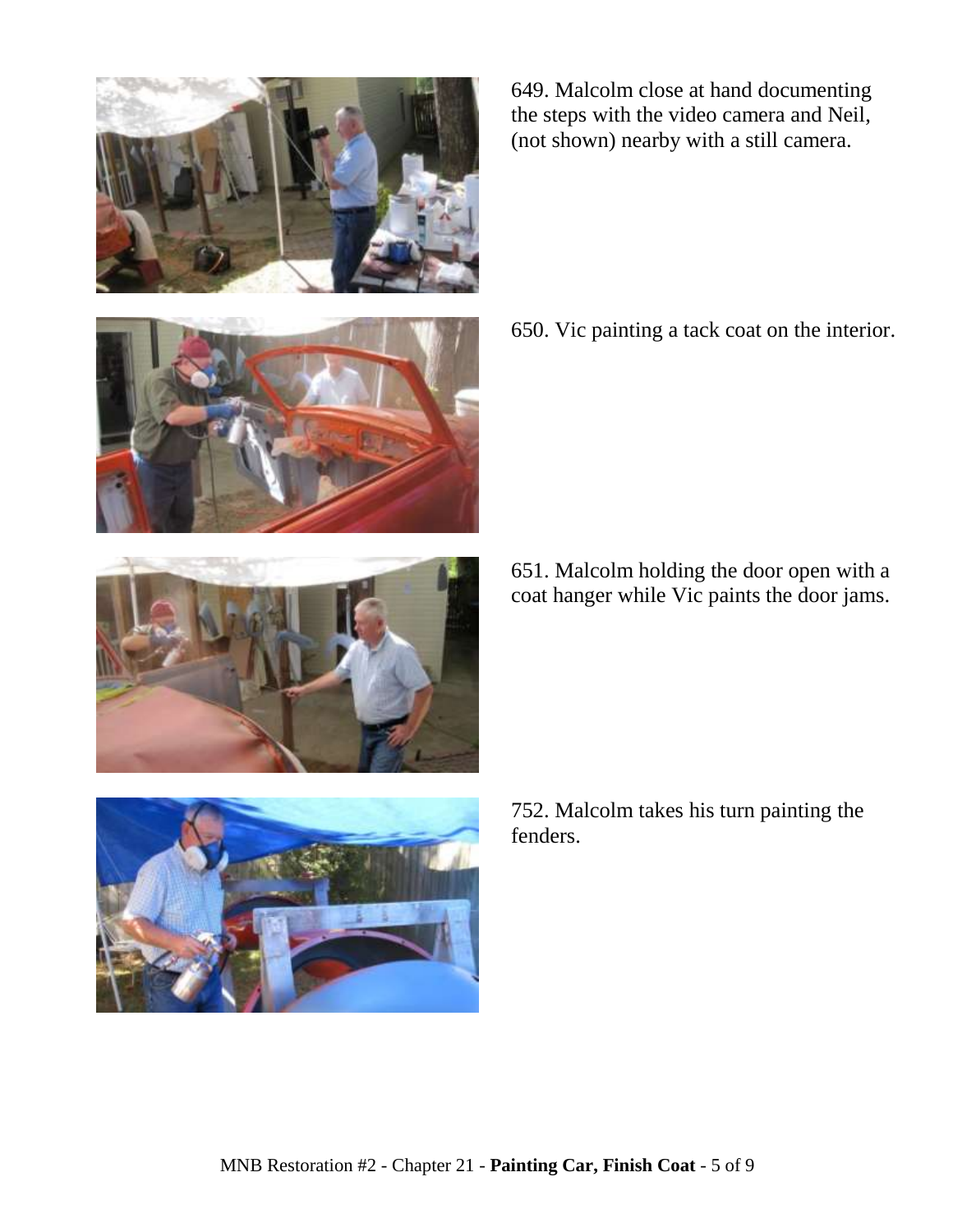







753. Vic, instructing Malcolm on his painting technique.

754. Malcolm, trying to follow Vic instructions.

*Malcolm painting VW in 1984*



755. We moved the VW out in the sun, to bake dry.

756. A view of the painted car interior.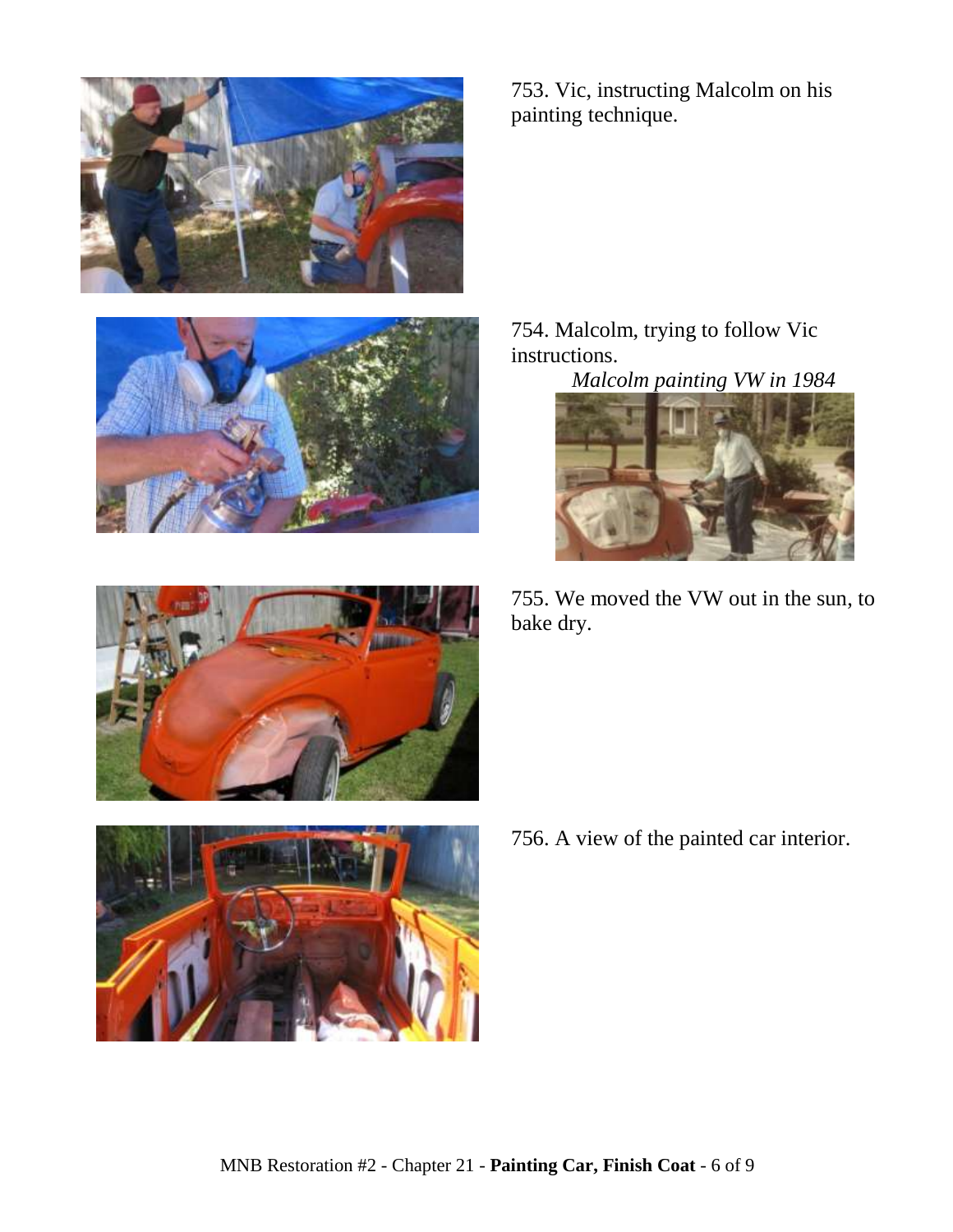





758. Hood moved to bake in the sun.

*Flip back to step 440 and see how the hood looked when I started.*

759. The front of the car still taped up.



760. A close up view of the front apron.

*Flip back to step 550, and see how the front apron looked when I started.*

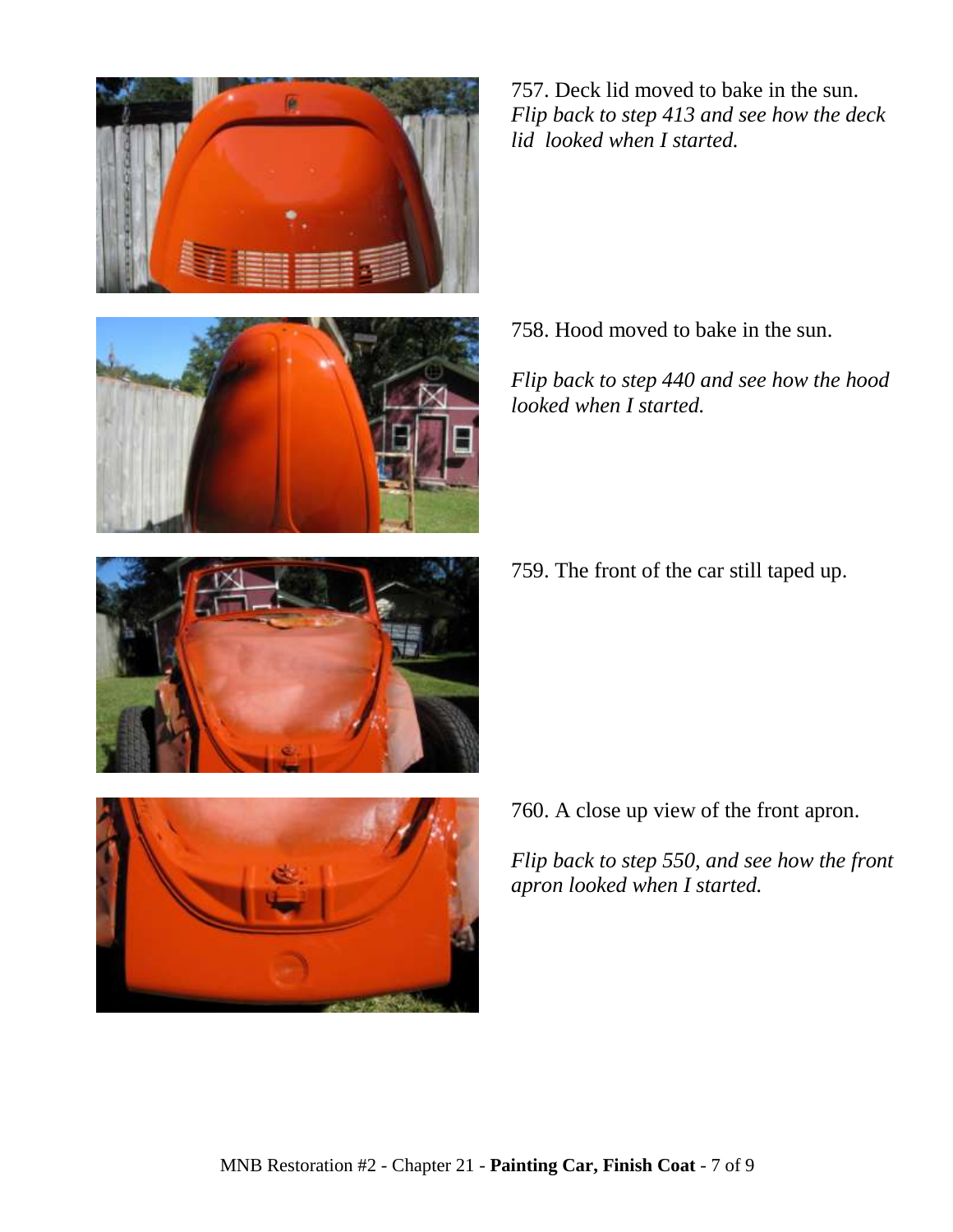







761. View of the rear apron finished.

*Flip back to step 563, and see how the rear apron looked when I started.*

762. We turned the car around so the other side could get a little sun.

763. Another view of the car interior.

Paint Summary - Materials:

- 6 Coats Evercoat Dura Build Prime
- 1 Coat Dupont Nason 422-23 1K Prime Sealer
- 3 Coats of Dupont Nason Urethane topcoat

764. A close up view of the, side.

Paint Summary - Amount:

- Primer 4 Gallons
- Sealer 4 Quarts
- Topcoat 5 Quarts